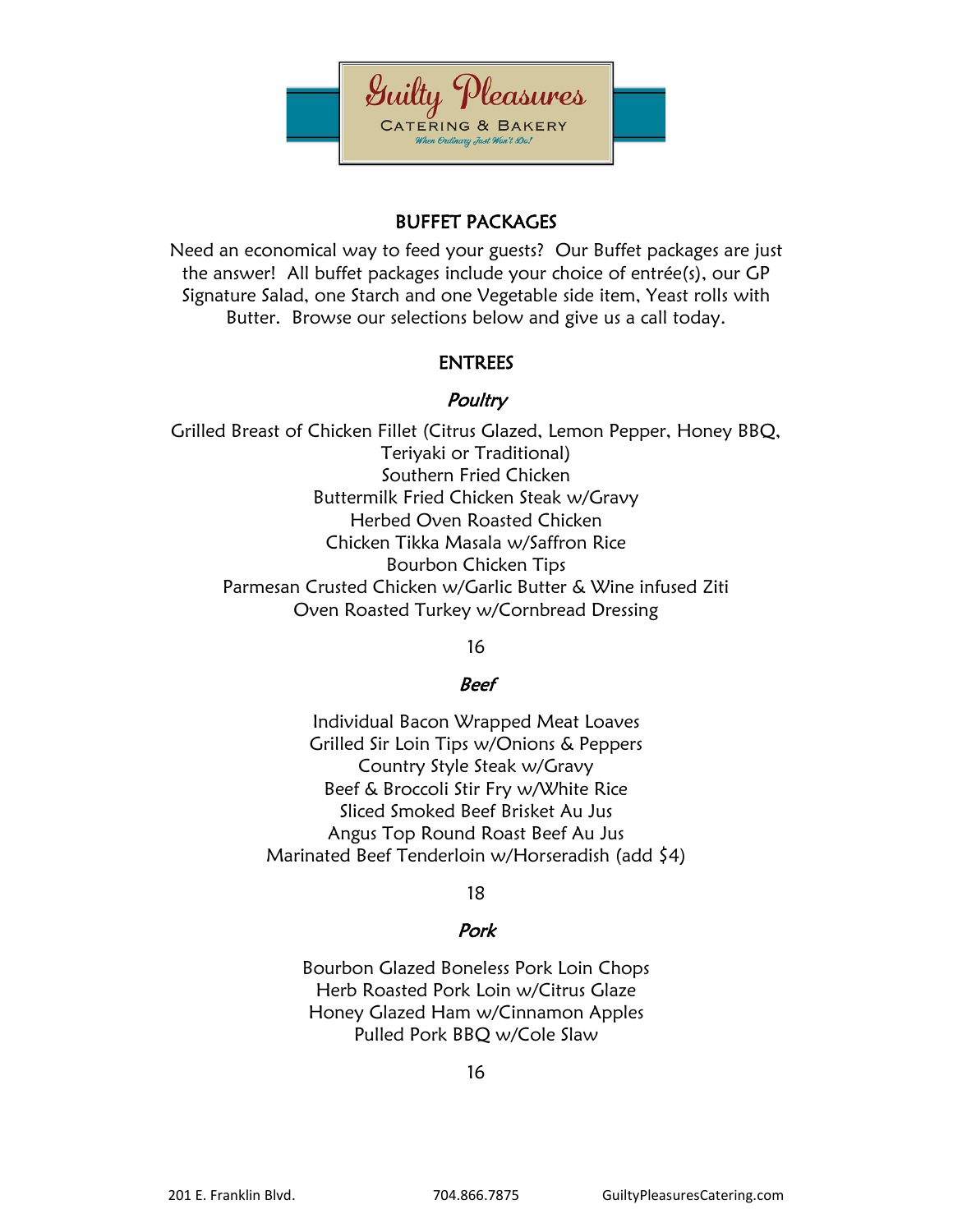

### Seafood

Cajun Style Shrimp & Grits Salmon Croquettes w/Tartar Sauce Fried Flounder Fillet w/Cole Slaw Crab Cakes w/Spicy Remoulade Pan Seared Salmon Fillet w/Spicy Remoulade (Add \$4)

18

#### Pasta

Baked Spaghetti w/Italian Meatballs in Marinara Chicken Parmesan over Fettuccini Chicken Alfredo in Penne Pasta w/Sun Dried Tomato and Broccoli Deep Dish Lasagna (Traditional or Veggie Style) Baked Ziti w/Italian Sausages, Onions & Peppers Chicken Florentine Lasagna Garlic Shrimp Farfalle w/Asparagus and Prosciutto

16

#### Sides

Green Beans (Southern or French style) Shoe Peg Corn Rice (White, Pilaf, Spanish or Wild) Yukon Gold Roasted Garlic Mashed Potatoes Rosemary Red Bliss Potatoes Steamed Vegetable Medley Honey & Ginger Glazed Carrots Baked BBQ Beans Broccoli Casserole Squash Casserole Cinnamon Spiced Apples Baked Macaroni & Cheese Seasonal Fresh Fruit Salad Mediterranean Pasta Salad Potato Salad Bacon Braised Collard Greens Potatoes Au Gratin Broccoli Salad Sweet Potato Souffle Balsamic Glazed Brussels Sprouts